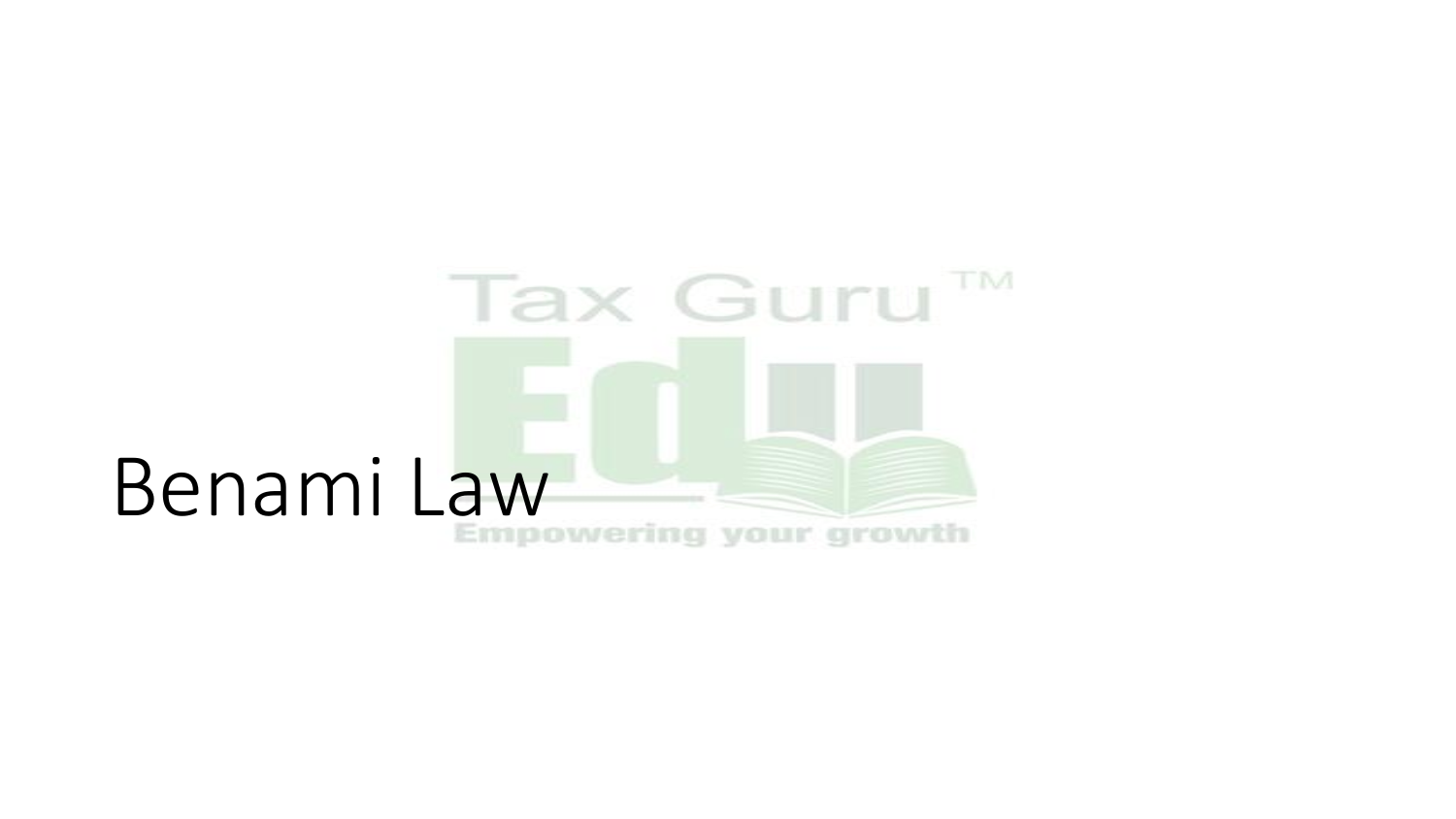# Benami property

• means any property which is the subject matter of a **benami transaction** and also includes the proceeds from such property

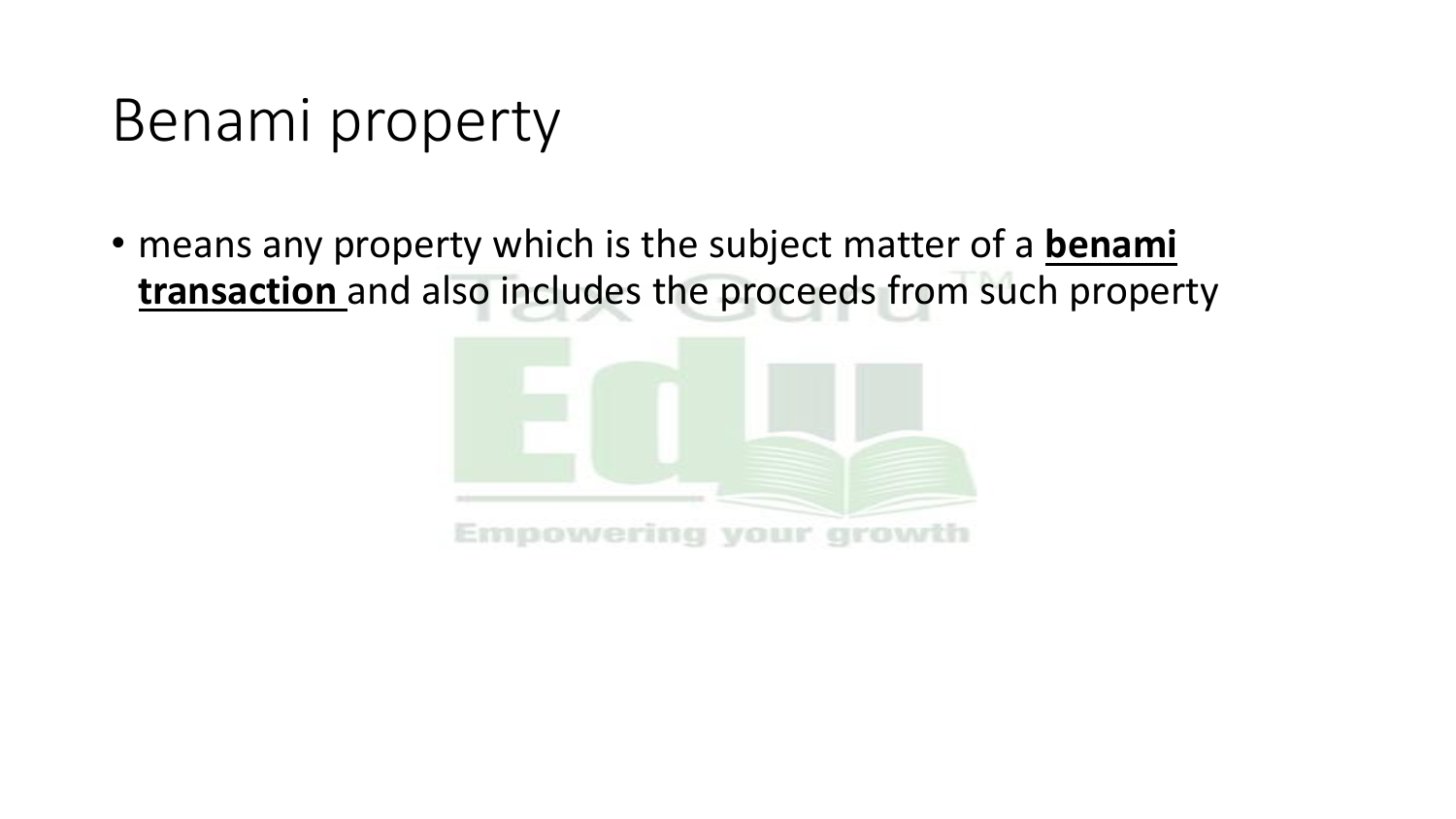### Benami transaction

a transaction or an arrangement—

- (a) where a property is transferred to, or is held by, a person, and the consideration for such property has been provided, or paid by, another person; **and**
- (b) the property is held for the immediate or future benefit, direct or indirect, of the person who has provided the consideration,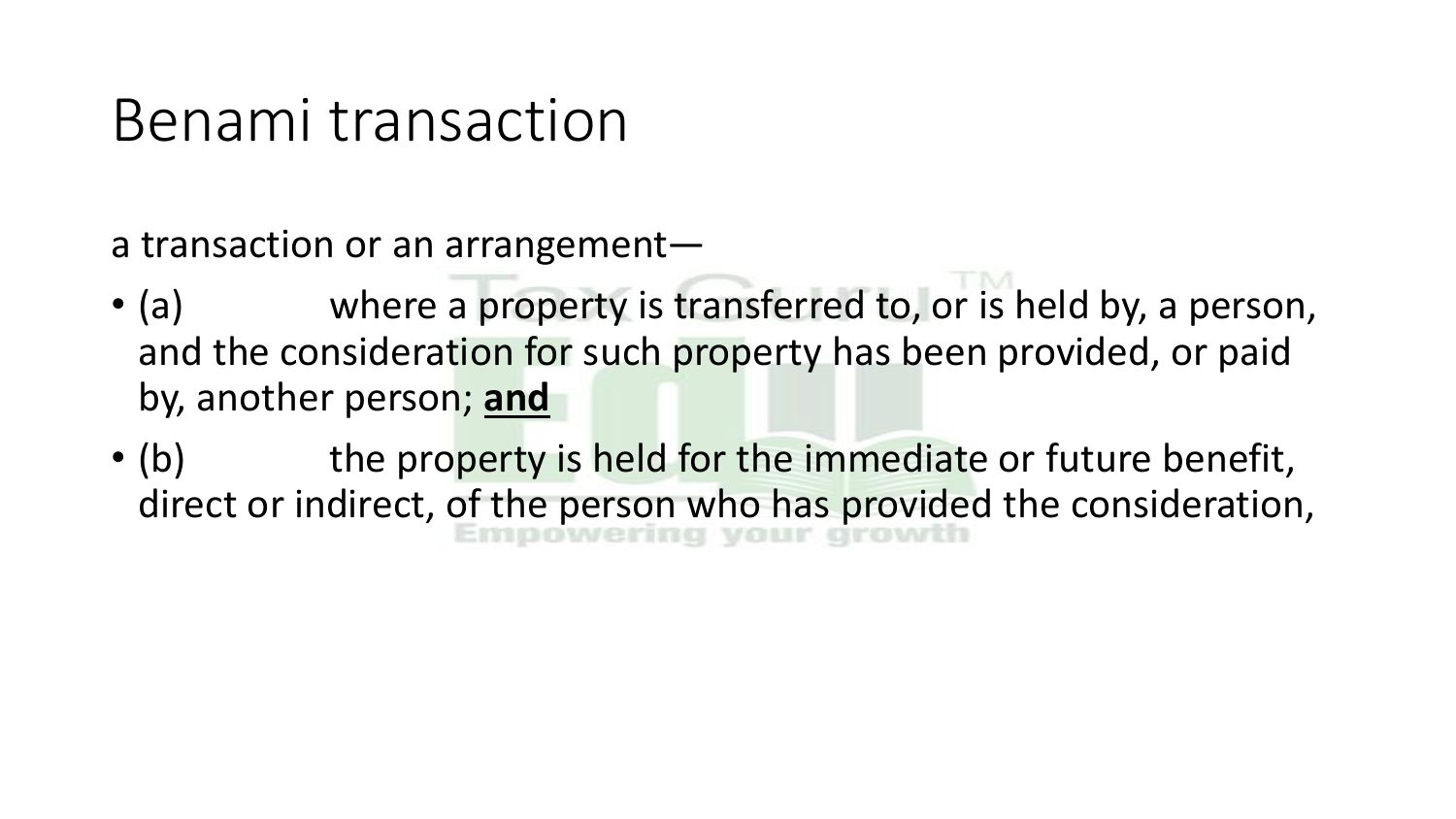### Benami transaction

Except

- Property held by Karta/member in his name for benefit of HUF members and HUF sources are known
- Property held by spouse/child in his/her name for benefit of individual and individual sources are known
- Property held in joint ownership with brother/ sister/ ascendant/ descendent and individual sources are known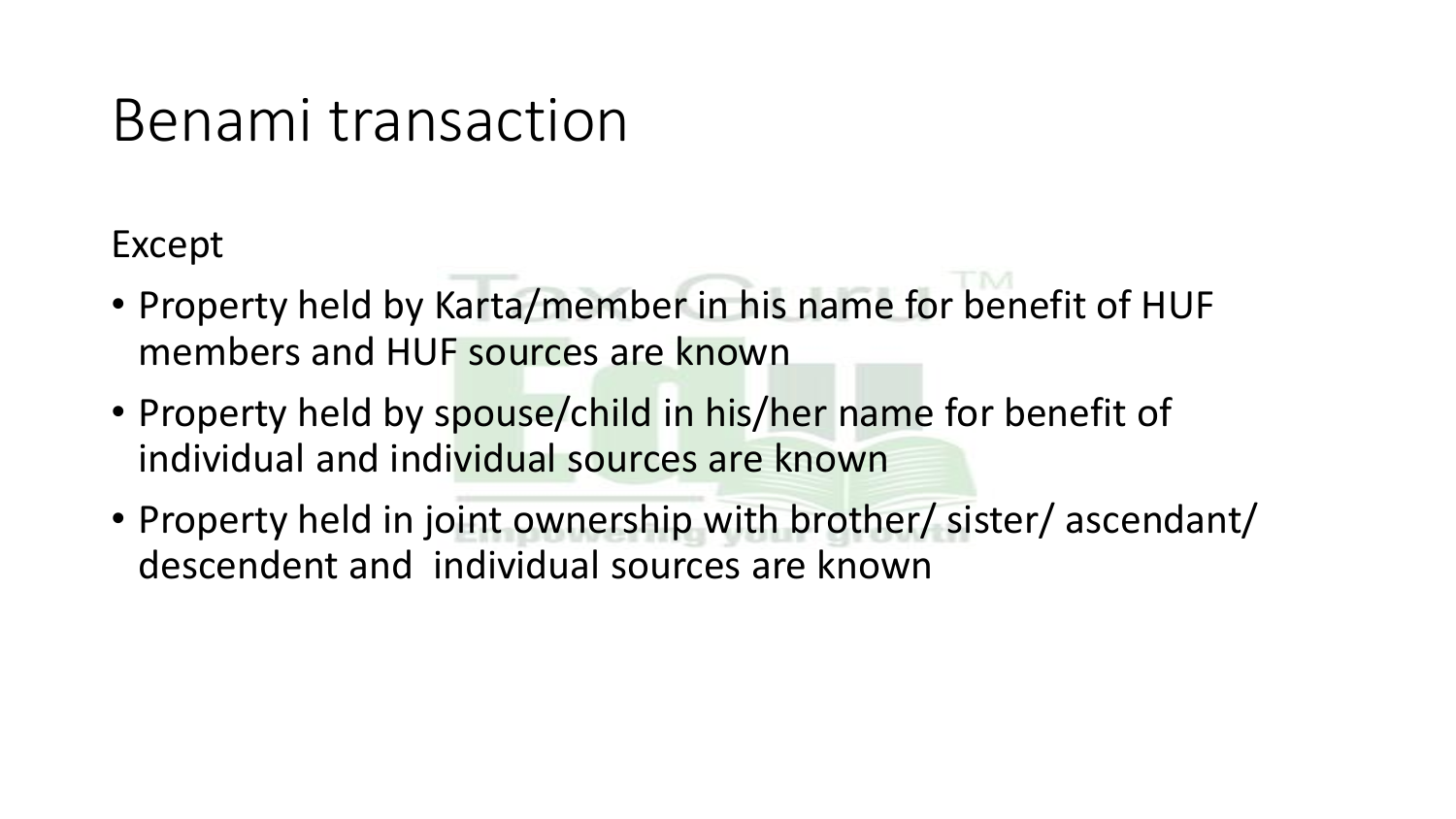### Benami transaction

- transaction carried out or made in a fictitious name; or
- transaction where the owner of the property is not aware of, or, denies knowledge of, such ownership;
- transaction where the person providing the consideration is not traceable or is fictitious.

Empowering your growth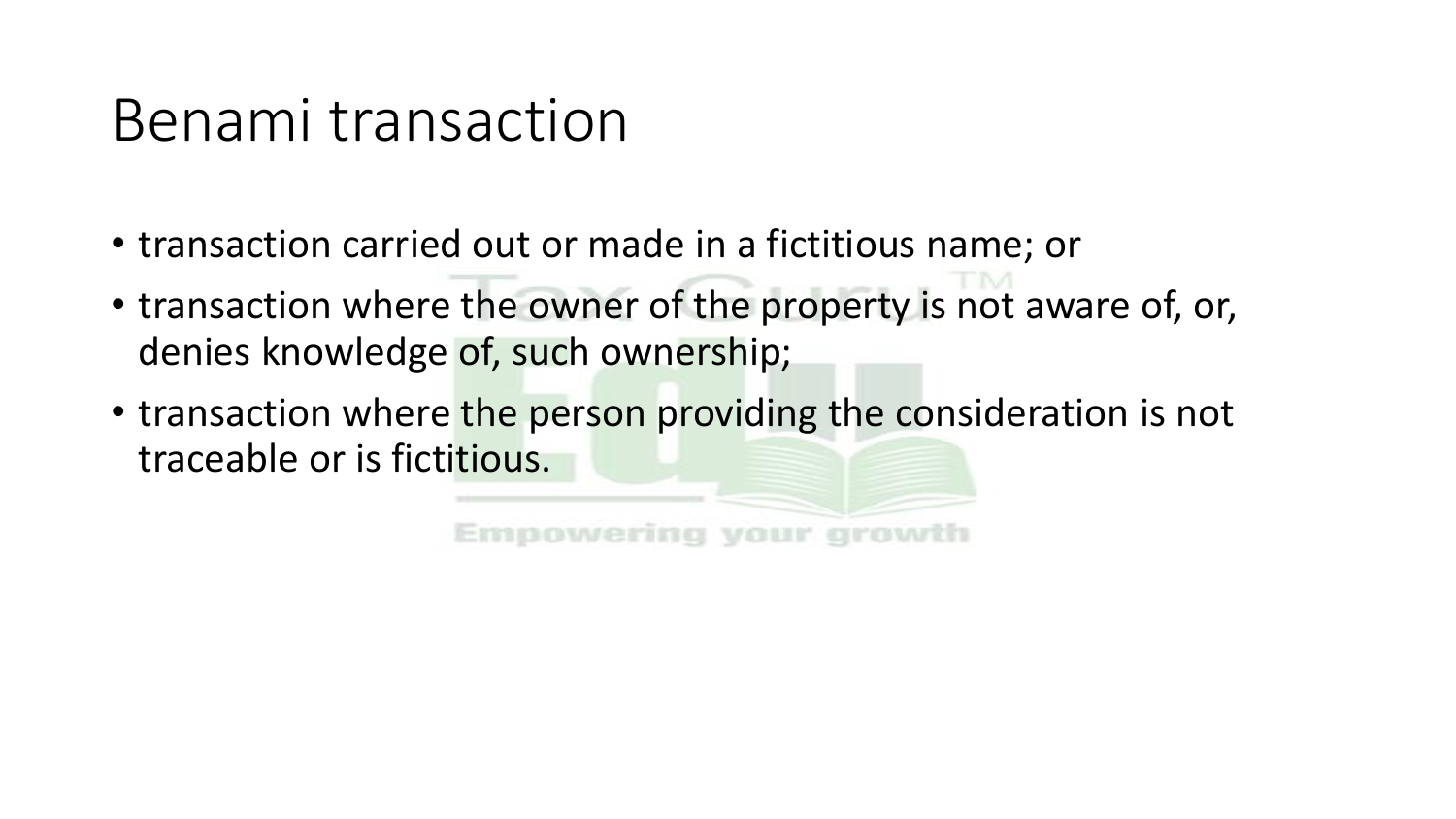# Benamidar & beneficial owner

- "benamidar" means a person or a fictitious person in whose name the benami property is transferred or held and includes a person who lends his name;
- "beneficial owner" means a person, whether his identity is known or not, for whose benefit the benami property is held by a benamidar;

Empowering your growth